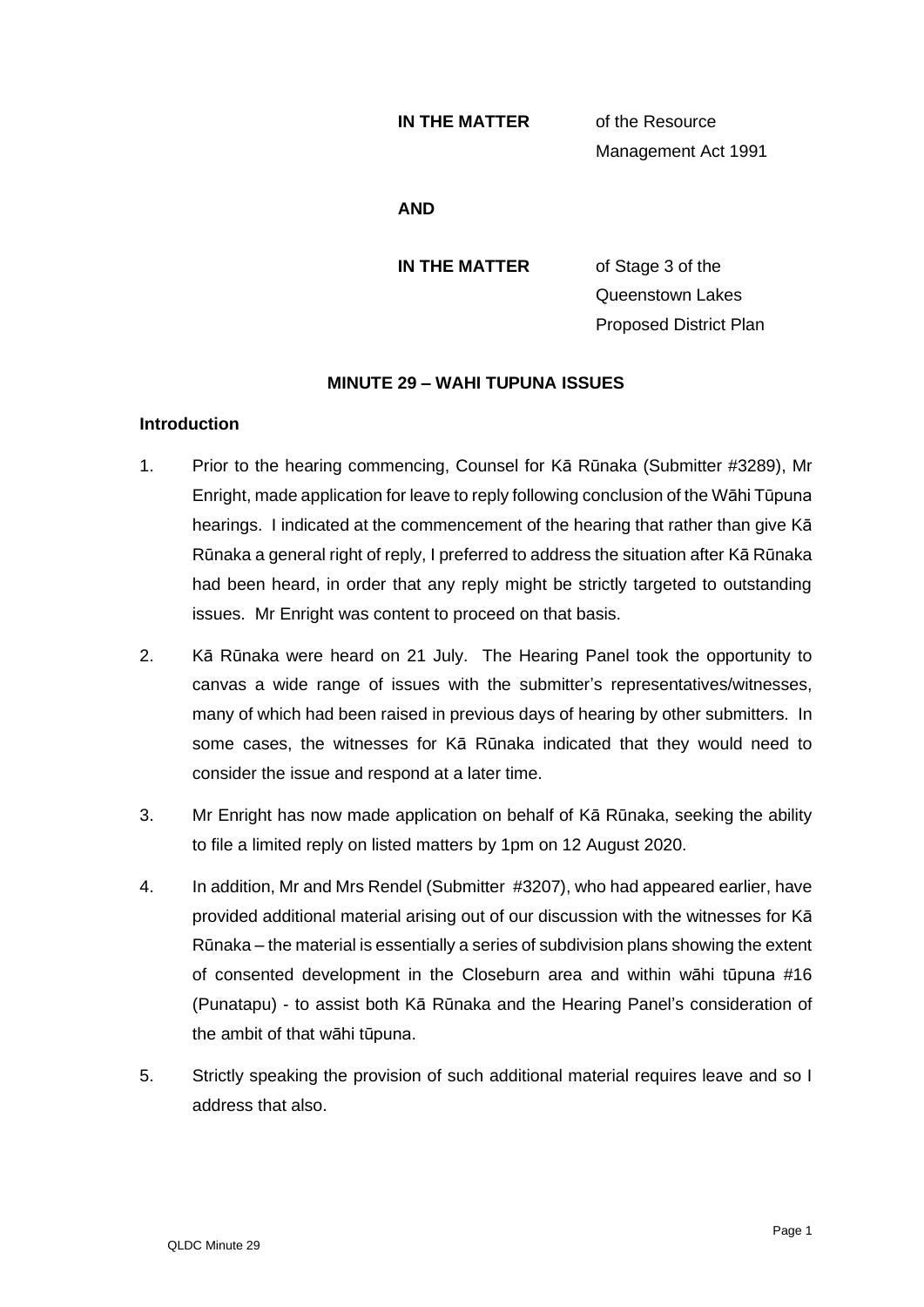# **Discussion:**

- 6. Having reviewed the list of issues Mr Enright would propose to reply on, I am satisfied that these are appropriately limited to matters arising out of Kā Rūnaka's submissions and evidence heard on 21 July, and which it would be helpful for the Hearing Panel to have further input on.
- 7. As foreshadowed with Mr Enright, I have discussed with the Hearing Panel members whether there are any additional points on which the Hearing Panel would appreciate input from Kā Rūnaka not specifically noted in Mr Enright's application. While I suspect that Mr Enright and his team have already noted all of the additional points which have occurred to the Hearing Panel for response, for the record, I list the following points:
	- (i) If the Panel felt it was helpful to add English descriptions for the location of each wāhi tūpuna not already providing same, what descriptions would be appropriate?
	- (ii) If there is scope to map urban centres at Queenstown, Frankton and Wanaka, what areas exactly would be mapped as wāhi tūpuna?
	- (iii) Where the expanded description of wāhi tūpuna values provided by Mr Ellison in his evidence in chief does not explain the ambit of the mapped wāhi tūpuna, whether those values might need to be expanded and/or clarified, or the wāhi tūpuna remapped, or a combination of the two?
	- (iv) Specifically in relation to the listed Nohoaka, the extent to which the mapped wāhi tūpuna extend beyond Crown land and the rationale for the location of the wāhi tūpuna boundaries in each case.
- 8. I grant leave for Kā Rūnaka to reply on these matters, in addition to those listed in Mr Enright's application dated 24 July, such reply to be in hand not later than 1pm on 12 August 2020.
- 9. Turning to Mr and Mrs Rendel's further information, I find that it is entirely factual, providing, as they said, further information not apparent from the existing mapping of wāhi tūpuna #16 (Punatapu) and therefore helpful to the Hearing Panel's